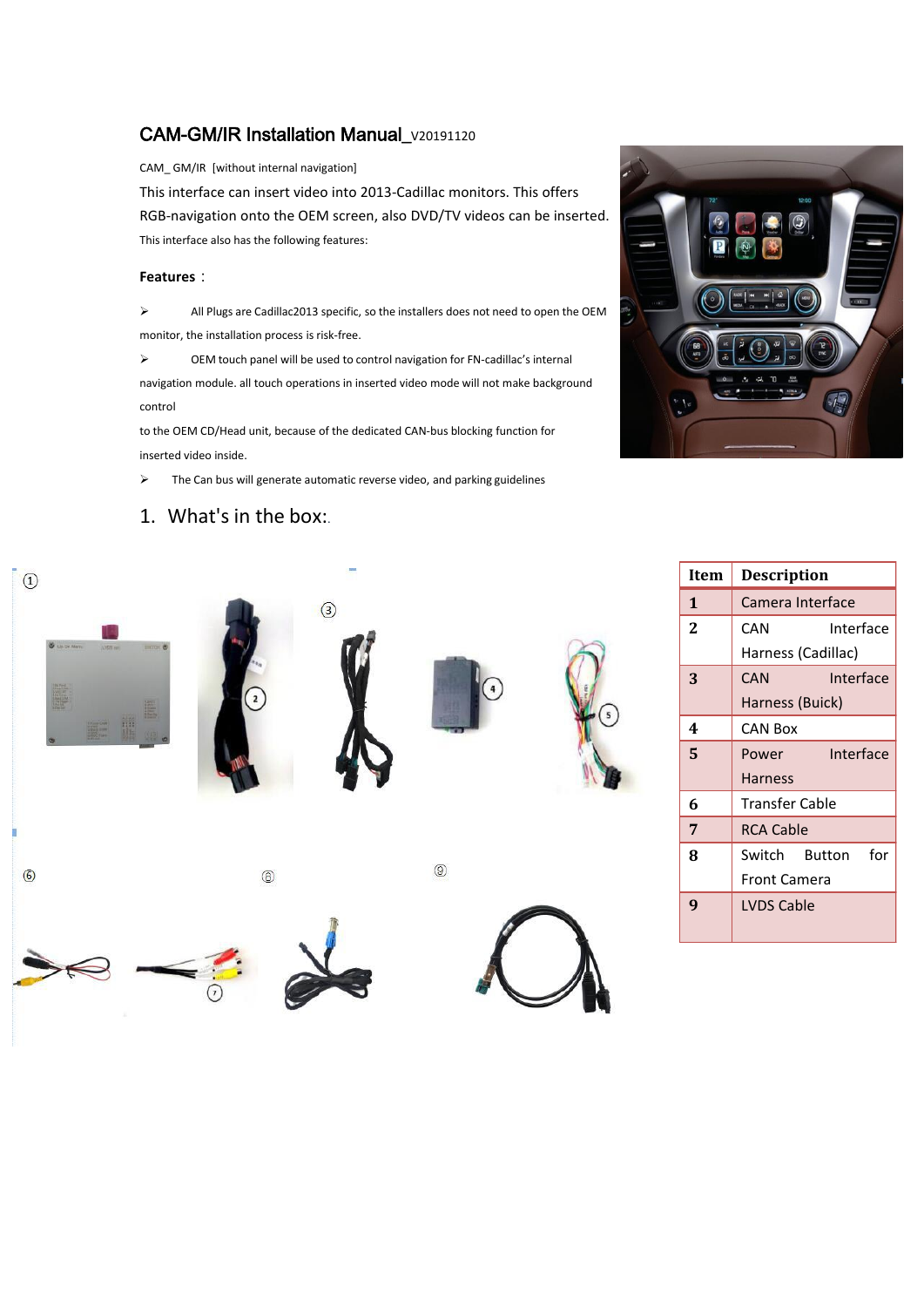# 2. system connection(for the version without internal navi, the SD slot, navi-antenna, speaker

conn. will not be seen. )

The process of getting to the Cadillac video connector is a little complicated, especially XTS, some screws are difficult to find. For the detailed screw-work procedure on Cadillac, please contact Fosp sales people for the PPT pictures.

## GM/Buick/ All Other Vehicles **GM Trucks**





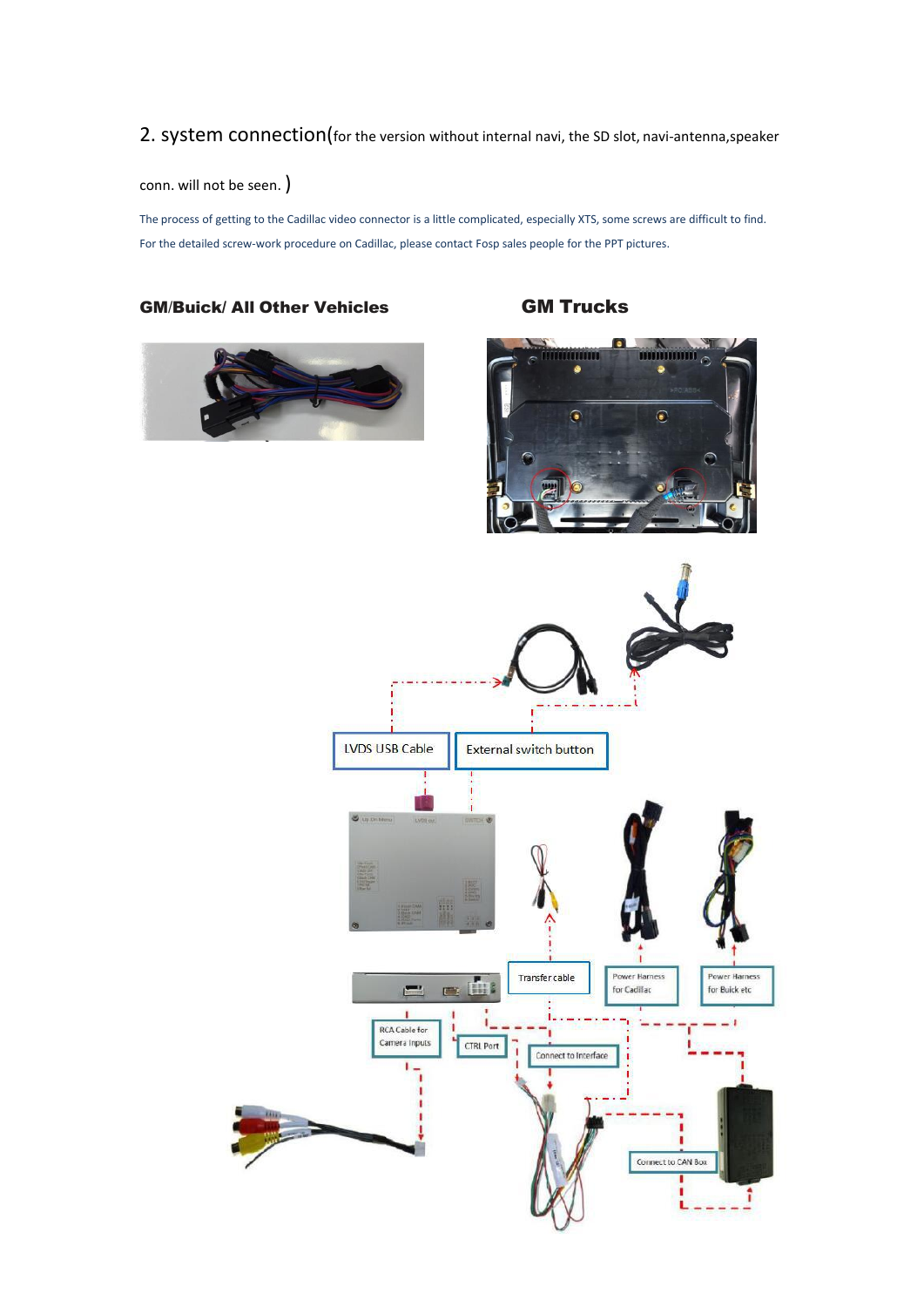### The 6PIN power connector signal definition between the Can box and interface box:

YELLOW: power supply of 12V BATT.

RED: generated ACC (=12V when key in ignition state): when=12V, the interface works.

BLACK: Ground to Chassis &

GREEN: Can box generated reverse trigger signal [when =12V the reverse video is enabled]

WHITE: Can box generated switch signal wire, when=12V, this interface switches。[max.25V]

GRAY: CAN box's communication with interface on sharing control signal to DVD/TV on this wire. [if we do not need to idrv to to 12V volt. control

DVD/TV/iPOD, this wire may be cut off.] The installer can use the 3 key buttons on the 3 key buttons on the 3 key buttons on the 3 key buttons on the 3 key buttons on the 3 key buttons on the 3 key buttons on the 3 key but

## 3.User's Control

## Reverse signal:

The reverse signal is always generated by the data wire. When the car goes into reverse, the green wire from the CAN box goes to 12V volt.

When in reverse, the CAN box will generate guideline signals to the interface. The installer can use the 3 key buttons on the side of interface to switch it off.<br>The input switch:

When interface mode(all video input except car OEM picture), the OEM CD/Radio will not respond to user's touch operation onto the monitor, because of the FOSP can box in between.

Note: there is in Infrared sensor under the LCD area, which senses the users' hand approaching operations and makes graphics on LCD. So when switching, the left/top side of screen is suggested..

> **ITANGHA DD**

> > $\Delta$

# 4. the 3 side key buttons

The input box has 3 side keys, the installer may use it to tune the picture display, and touch function for the connected DVD or other devices. The 3 keys are :  $\frac{1}{2}$  menu, +, -. The first 5 options has separate state memory. The modification of one input is different , and it does not affecting other inputs.

The 3 side keys are : menu, +,- respectively. When menu is press, OSD strings will pop up on screen, and the installer may adjust the best video effect. The +/- will change the value.

- The brightness/contrast/saturation tunes the color of the current video input.
- The H position,V position sets the image position on screen.
- The DVD/TUNER/NAVI is to set the IR code output to the installed device, so people use original knob tocontrol
- When set to " $\frac{\text{none}}{\text{none}}$ ", the control icons will not pop out
- When set to "Prog", the installer can use DIP6=Down to program the IR code into the interface, so extra new devices can be controlled.